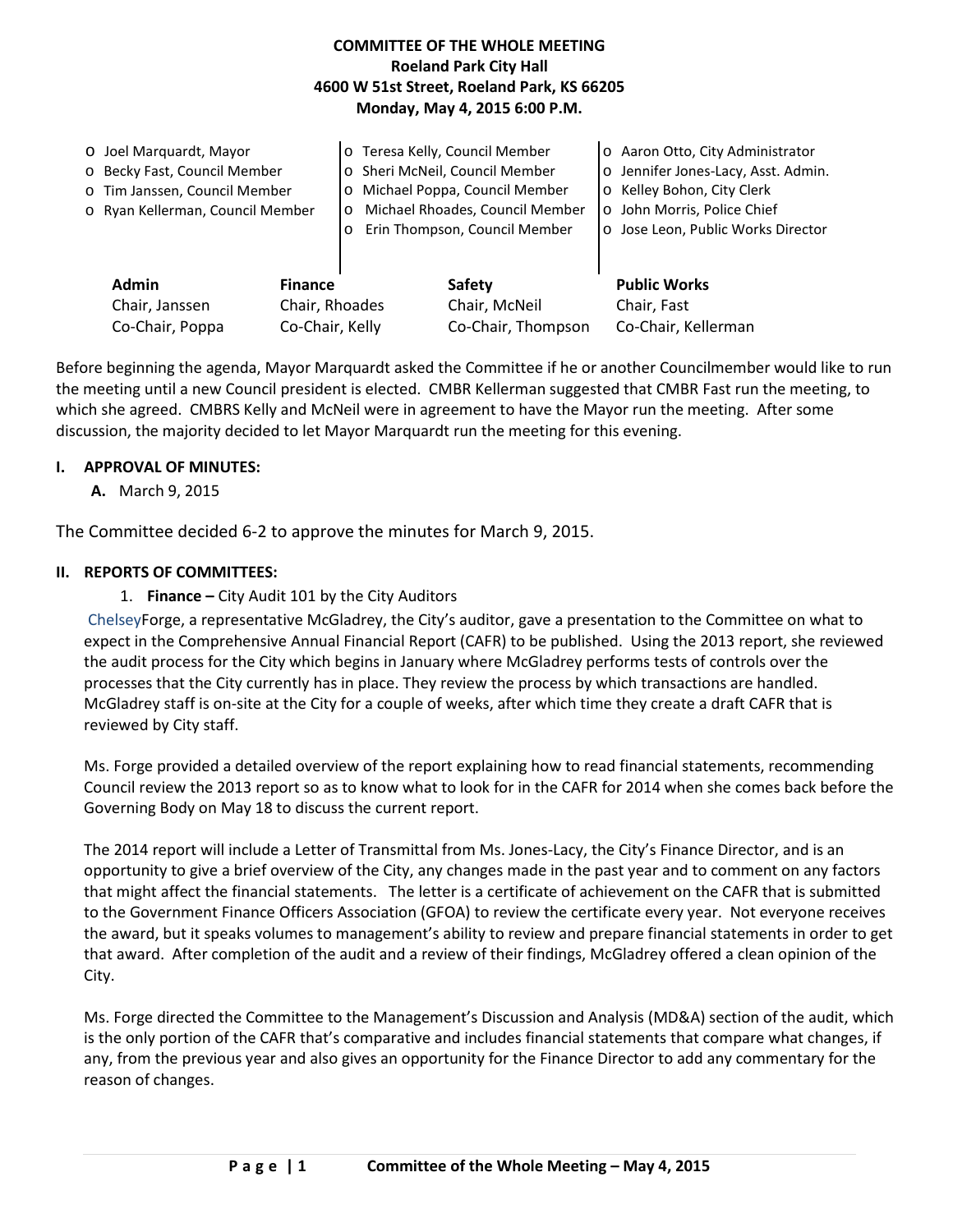Ms. Forge stated she will send a final copy of the audit report for review by staff and Council and will report on May  $18<sup>th</sup>$  for an in-depth review and answer any questions.

## 2. **Admin-** Planning Commission Recommendations on Little Libraries and fence setbacks

Mike Flickinger, the City's Building Official stated that the Planning Commission held public hearing on accessory structures which included rear yard fencing as it relates to corner lots. He noted the added restriction that once the fence passes the front facade of the adjacent house it's then restricted to 42 inches in height. This change will make the fencing more visually pleasing and help with visibility. Side fencing on a corner lot is permitted up to the street right-of-way on the side yard, but cannot exceed 42 inches in height and cannot interfere with the sight visibility triangle, which is a 15-foot by 140-foot triangle in eight different directions. This change will eliminate about 80 percent of the variance requests that comes to the Board of Zoning Appeals.

Mayor Marquardt asked for clarification on walls that were meant as retaining walls, but felt someone could construe that to mean a masonry wall. Mr. Flickinger felt the definition of wall was defined in the section, but will research into it further.

Mr. Flickinger stated Section 613, Outside Storage, has modified its statement of outside parking of motor homes and trailers on the side yard. These vehicles are not permitted to pass the front facade of their house or the adjacent property's house.

Planning Commission held discussions to set regulations for Little Libraries in the City. Their best practices model is based on a Kentucky city. Planning Commission is recommending that the box must be back of the street right-ofway so as to avoid snow plow damage but also restrict people from standing in the street. Structures are to be in front of the house structure, which encourages owners to maintain the library. The structures will not be subject to permits or special licensing requirements if the box measurements are met. Finally, only one library is permitted per address.

Public Works Director Leon recommended the libraries be placed five feet behind the right-of-way as snow plows can push snow past the that line. He also expressed concerns if sidewalk repairs or utilities needed to work in the area who would be responsible for repairing or reinstalling the library if it is in the way of work to be done.

Mayor Marquardt recommended adding that the City is not responsible for any projects that might damage Little Libraries if they are near projects.

There was Council discussion about possible place of libraries including making them more ADA accessible or accessible from the driveway.

Mr. Flickinger will bring this discussion back to the Planning Commission to discuss curb setbacks. He will also check with the standards the City of Fairway has implemented.

3. **Admin -** City Administrator Report – Allowing Alcohol Consumption on Certain Public Property – Corrected Date

City Administrator Otto stated the approval for consumption of alcohol at the City Block Party was incorrect in the City's paperwork and needs to be changed to Saturday, June 13. The date disseminated to the public is correct.

The Committee agreed to the date change corrections.

City Administrator Otto passed out forms to the Governing Body for those interested in participating in the LKM Annual Conference and the League of Cities conference. He requested they be returned by May 21, and will be included in June packets for consideration.

Mr. Otto also gave the upcoming meeting date schedule: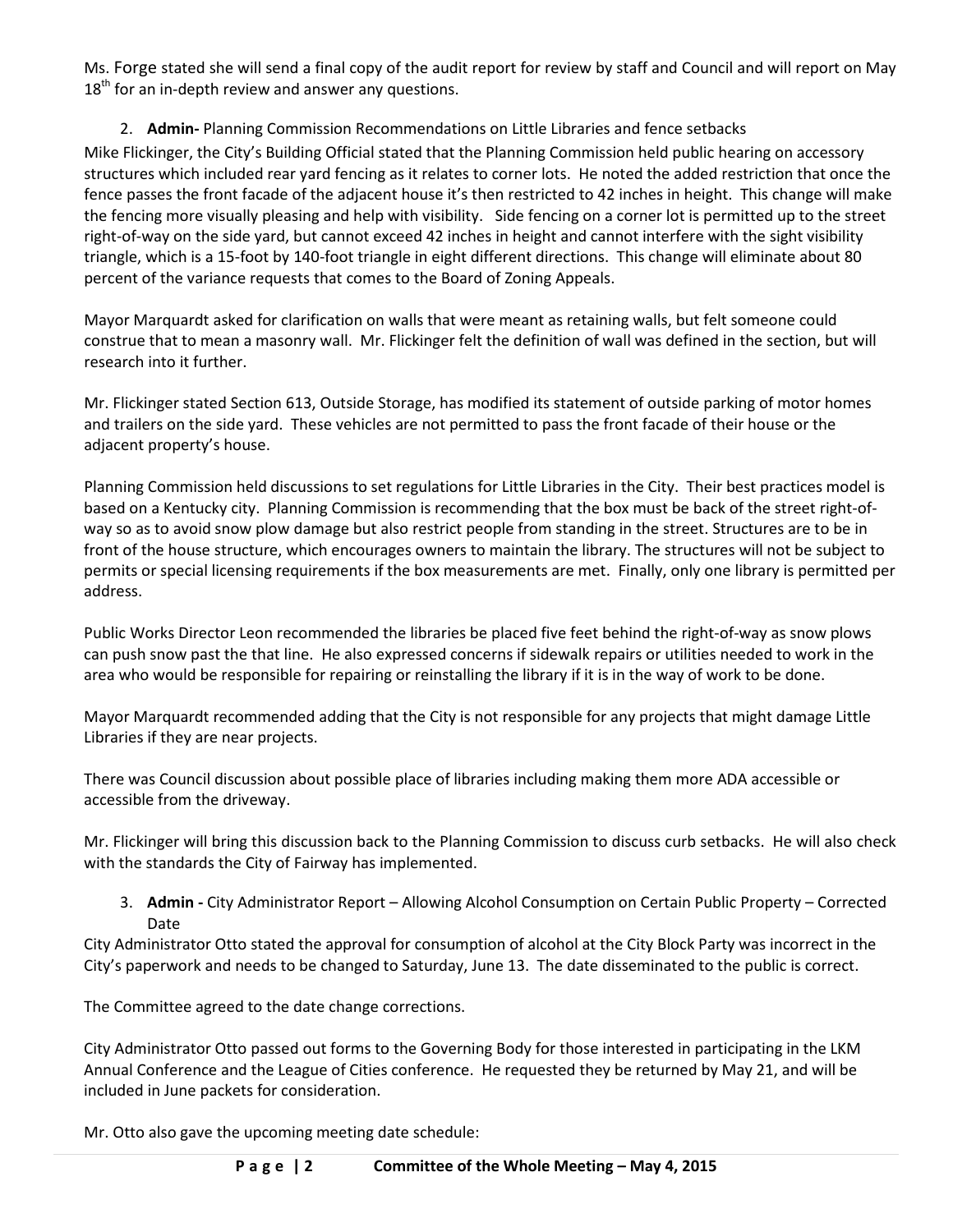May 6 - Committee of the Whole. Topics will focus on departmental budgets for the General Fund, Police Department and Public Works.

May 7 - Sustainability Committee

- May 11 Committee of the Whole will continue with budget discussions.
- May 12 Committee of the Whole with a budget discussions and consideration of the strategic plan.
- May 18 Committee of the Whole with City Attorney Shortlidge reviewing Council procedural rules. City Council meeting
	- 4. **Admin -** City Administrator Report Banner at R Park

Shea Geist requested permission from the City for the Parks Committee to have a banner printed to hang from the tennis courts in R Park. The banner would explain what's happening in R Park, show the current master plan and talk about the Emerald Ash Borer and where to get more information.

CMBR Kellerman suggested adding the prices on the master plan part of the banner.

The Committee agreed with making a banner.

5. **Admin-** Clarification on which Individual Establishes Committee Agendas

*This topic was discussed jointly with Item 6.* 

#### *Public Comment:*

- **Tom Madigan:** Mr. Madigan addressed the Committee regarding their rules and procedures for the Committee of the Whole meetings.
	- 6. **Admin** Committee of the Whole Discussion Agenda, Structure and Responsibilities

There was extensive discussion among the Committee who should run the COW meetings, the role of the committee president and the committee chairs, the process for which the agenda is prepared, how to prioritize the items on the agenda and the possibility of adding another Council meeting to the month.

Mayor Marquardt stated the Committee chair should run the meeting and act as a clearinghouse for the committee chairs for information when working with staff to put together an agenda.

CMBR Fast stated this did not lead to a process that was effective as what is important to a chair might not be deemed as important by the president and not be put on an agenda.

CMBR Rhoades stated this discussion needed to be clearly defined and a time limit needs to be instituted for working to resolve this issue. CMBRS Janssen and Poppa agreed that the operating rules for COW meetings needed to be stated.

City Administrator Otto addressed the adding of more meetings stating that in 2011 when he arrived and preformed a survey of neighboring communities that Roeland Park had the most meetings, most committees and the smallest management team in the northern part of the county. He recommended that Committee chairs bring their topics to the Committee president who would then work with staff to prioritize the agenda for COW meetings.

### 7. **Public Works –** Including the name Roeland Park on the Water Tower

City Administrator Otto provided an update on the painting of the Water One tower. He noted that Water One is currently working on the tower, so this is a time sensitive issue if the Committee wishes to add any graphics to the tower. Previously discussed designs included (all figures are approximate):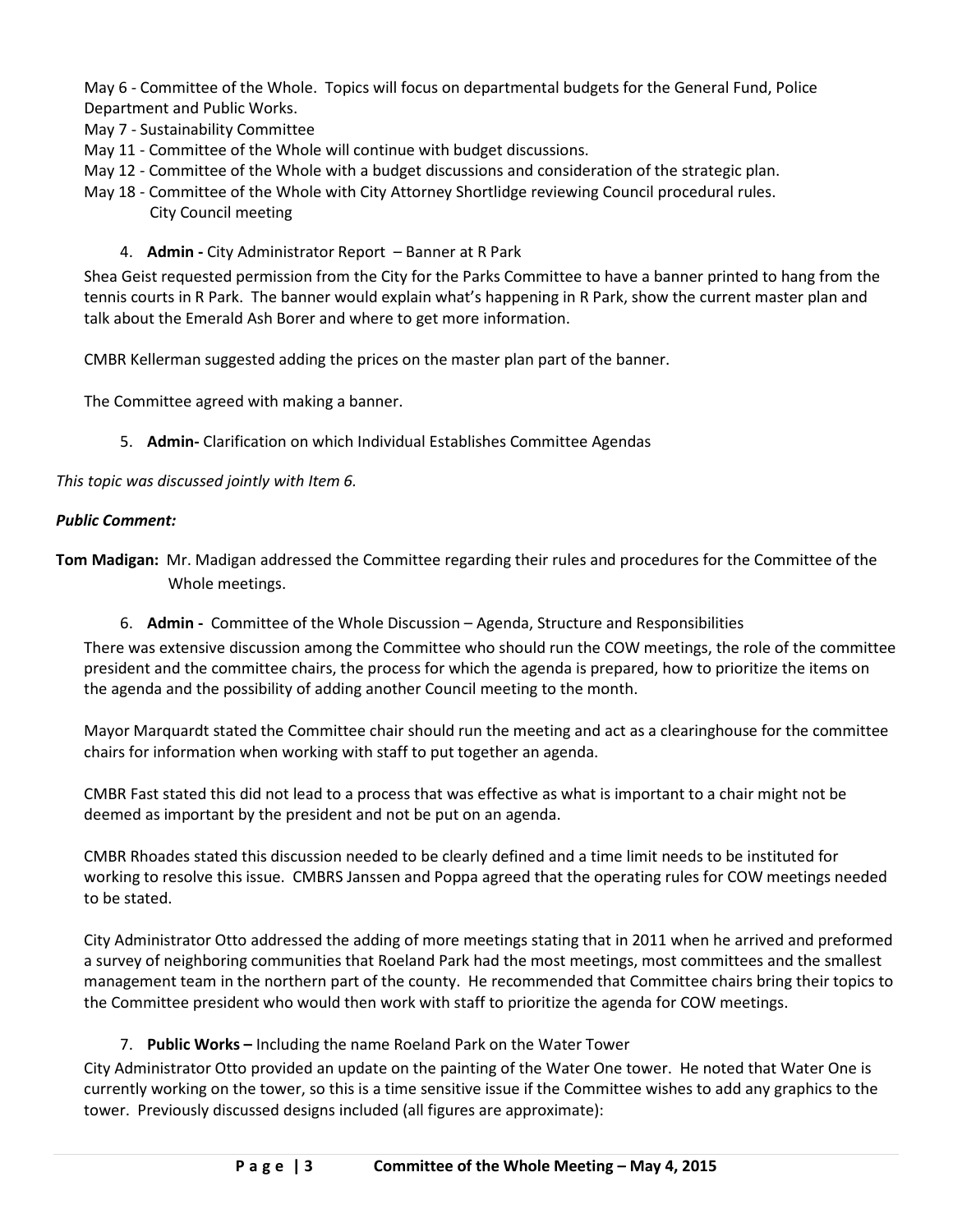- Tree Logo \$24,100
- Smaller Tree Logo \$21,500.
- Holding Hands (matches Neighborhood Watch signs) \$63,000.
- "Roeland Park" and Holding Hands \$69,000.
- "Roeland Park"(2 sides) \$11,100
- $"R.P."$  (8-ft. tall) \$5,600
- "R.P." (16-ft. tall, recommended) \$8,800

Mr. Otto noted the Art Committee reviewed the options and did not consider the "R.P." only, but recommended the \$11,100 option with "Roeland Park" on two sides of the tower. The City would have a variety of font options to choose from. The rate is also discounted as the vendor is already on-site. Mr. Otto added that the tower is only painted once approximately every 20 years and it's also a way to increase awareness and promotes a positive image for the City.

Mayor Marquardt is in support of the project. CMBR McNeil liked the holding hands graphic. CMBR Kelly would like to see the full City name. CMBR Poppa felt this could be put off to another time until they have more information about the proposed rebranding of the City. CMBR Rhoades and CMBR Thompson also recommended postponing this to match the design with the City's rebranding. CMBR Fast stated if it's not done now, it will never get done. CMBR McNeil stated she would like to see something done with the tower, but it's a lot of money to spend and not knowing what the new branding will be would like to hold off on the project. CMBR Kelly said she understood the questions about the branding, but felt that it could change many times in 20 years and echoed Ms. Fast's comments if it's not done now, it will never be done.

City Administrator Otto stated he will inquire as to pricing for the tower to be painted at a later date and who is responsible for maintenance and if there are any guarantees on the paint. He will bring the item back for discussion at the May 11<sup>th</sup> meeting. A final decision will need to be made by May 18<sup>th</sup>.

8. **Admin -** Councilmember service on various committee

City Clerk Bohon requested the Council list their preferences for which committees they would like to serve and staff will do their best to meet that request. She would like to have their preference list by May 11<sup>th</sup> at noon, so they can be approved at the May 18 City Council meeting.

### 9. **Public Works-** Request for Proposals for Light Replacement at Public Works Building

Public Works Director Leon stated he is replacing the T-12 lights at the Public Works facility with T-8s. This replacement was approved for in the budget. Mr. Leon reached out to Mr. Flickinger for a list of electrical contracts and wants to issue an RFP to have the new lighting installed. His staff has replaced all they could in-house, but because of high elevations and not having the right equipment, time and expertise, they need an outside vendor. The lights will illuminate the outside area to enhance security at the facility. Inside the lights are turned on and off directly at the breaker, so two light switches will be installed.

The Committee agreed to forward item to Council for approval.

### 10. **Public Works-** Salt Dome Interlocal Agreement with Fairway Revised

City Administrator Otto brought to the Committee's attention some revisions to the agreement with Fairway. The City of Fairway expressed some concerns regarding the \$5 million property coverage with Midwest Public Risk (MPR), and it was agreed to reduce that to \$2.5 million. City Attorney Shortlidge does not see this as an issue. Also addressed was if Fairway decided to abandon the salt dome, Roeland Park would be given the first right of refusal to purchase the dome and then to move it as the space belongs to the City of Fairway. The City of Roeland Park would then make certain the land is returned to them in the condition it is in today.

Committee recommends moving forward the changes and additions to the agreement to the next Council meeting.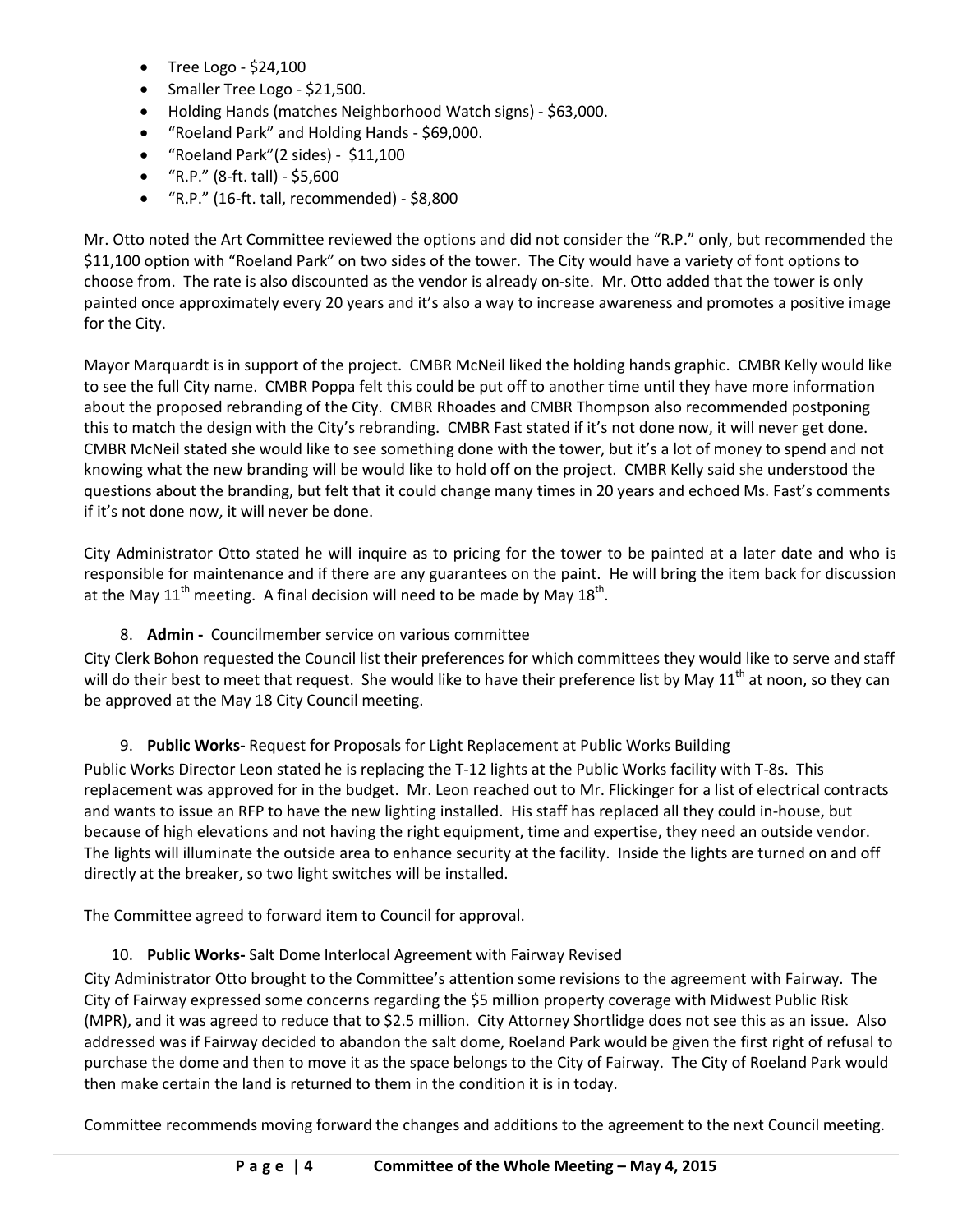### **-------------------------- Special Called City Council Meeting 7:00 pm --------------------------**

### 11. **Public Works-** Paint colors at the Community Center

Mayor Marquardt met with volunteers, people interested in the development, architecture and design of the Community Center. Suggestions were made how to go back to a retro look for the Community Center and also how to clean it up. The group looked at both the interior and exterior issues. They also compared retro color designs for the exterior. Mayor Marquardt provided the color options and picture samples to the Committee. He noted that most of the volunteers recommended the bright Kelly green color. For the record, the Mayor found this shocking because it's so bright, and thinks it would have the possibility of being shocking and annoying to many, but it could be very fun.

City Administrator Otto added that some of the community center staff did not prefer the Kelly green. Also of the three bidders the project, two are below the wish list number approved to do the three colors.

The Committee discussed their preference on the colors and also adding wording to the project.

Mayor Marquardt asked for an agreement from the Committee on a color so project can begin.

The Committee voted 5-4 on their color choice of blue.

12. **Public Works**- Interlocal Agreement with the City of Overland Park to administer 2015 CARS project CMBR Fast expressed her appreciation of the effort in putting this initiative together.

Public Works Director Leon stated that the cities of Roeland Park, Fairway and Westwood have been in discussions about trying to find a way to work together to use Overland Park's bid process. One of the benefits of doing this is since they are a small city their projects aren't large enough to attract the bigger construction firms and are at times forced to pay a premium for their projects or disqualifies them from some of the better contractors. In joining with Overland Park as a big entity, it allows them to join in their bid process.

Some of the work slated to be completed is a CARS 2015 project, which is the emergency turnaround north of 48<sup>th</sup> and Roe and work on 47<sup>th</sup> Street/County Line Road, Mission Road to Roe Lane for adding a shared bike lane, some sidewalk additions as well as curb and gutter repair. SKW will still be utilized to do the design work. Overland Park's construction administration will oversee the bid process and the construction inspection as they are providing the bid process. The City of Roeland Park will pay Overland Park directly. Roeland Park should realize dollars saved because of lower prices per quantity per bid item.

The Committee recommended to approve this at the City Council meeting on May 18.

### 13. **Public Works**- Agreement for Street Maintenance part 2

Public Works Director Leon stated that some of the City's streets still need preparation for resurfacing. He added that the City of Lenexa put in their chip seal contract a cooperative purchasing agreement that contractors could or could not sign on, meaning if another municipality approached them for chip seal, they would hold a very similar pricing on the bid item for that public entity. Harbour Construction offered the best price, agreeing to hold similar pricing that they did for Lenexa. This agreement will allow Roeland Park to almost quadruple last year's amount of 900-950 square yards of street patching and allows the City to move forward with its street maintenance program. Roeland Park will pay about \$32 per square yard and it is anticipated at completing 4,000 to 5,000 square yards as part of this agreement.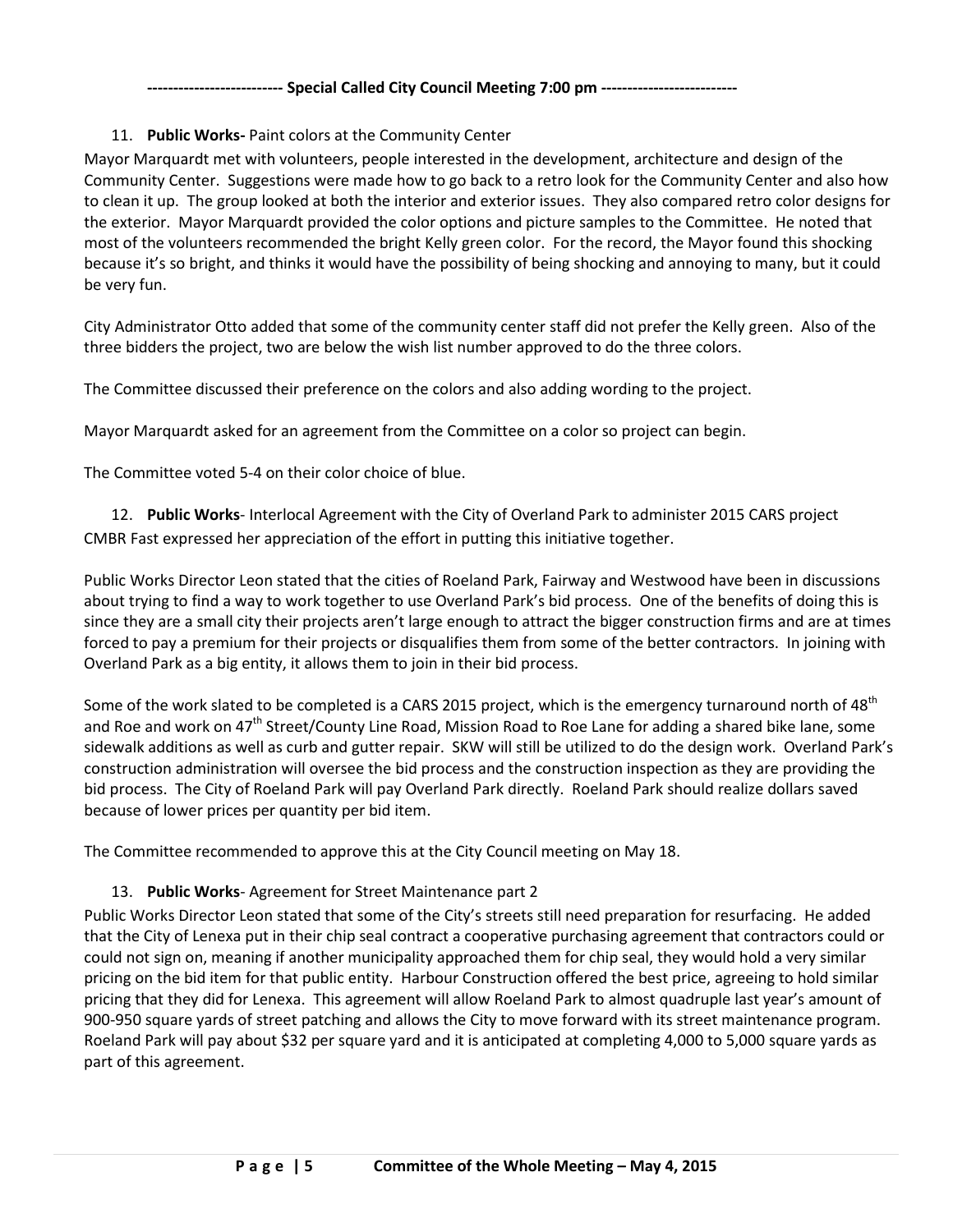City Administrator Otto added that this agreement puts the City in a better position for next year in terms of street overlays. He also credited Mr. Leon for taking the initiative to find this by talking to his peers, contacting the vendor and working to negotiate the agreement.

The Committee recommended to move to Council agenda for May 18.

# 14. **Public Safety -** First Quarter Safety Statistics

Police Chief Morris welcomed the newly-elected Councilmembers. He then provided the statistics from the first quarter of 2015, January 1<sup>st</sup> to March 31<sup>st</sup>. He noted there were 215 incident reports or calls for service and the report breaks the information down further by area where the incident occurred and whether the offender was an adult or a juvenile. He also provided further statistics as to individual types of crime in the City.

Mayor Marquardt asked for clarification between robbery, theft and burglary. Chief Morris stated a robbery is stealing by force, causing bodily injury or displaying a weapon. Theft is a crime such as shoplifting when there is no force. Burglary is unlawfully entering a residence or a business with the intent to commit a crime. Theft offenses in the City are usually related to Walmart, Lowe's and Price Chopper and is mostly shoplifting. Chief Morris added that calls for service tend to go up as the weather becomes nicer, so the department has been very busy going into the second quarter.

Chief Morris said the new police cars are going in for graphics and installation of emergency equipment and the work is expected to be complete next week.

Chief wrapped up stating that incidents are low statistically in relation to the City's population. He also assured everyone that if something major goes on in the City, he will know and the City Administrator will know, who will then disseminate the information to the Mayor and Council. He said his staff is taking care of business for those in Roeland Park.

# 15. **Admin -** Appeals Board for Property Maintenance and Code Board of Appeals

Adminstrator Otto reported that the Board of Zoning Appeals (BZA) meets on an as needed basis. Since the City has adopted an International Building Code and an International Property Maintenance Code, which have an appeals process outlined in them, the City does not have a board to handle those appeals. Mr. Otto also noted that in the building code there is supposed to be an appeals board, but there have been no appointments in the past 10 years and there have been no appears in the past 12 years. It is recommended to rename the BZA to Appeals Board for Property Maintenance and Code Board of Appeals and also to utilize the current BZA members for any code issue appeals.

Planning Commissioner Hickey stated it might be good to have the new committee in place issues with  $47^{th}$  & Mission may come up. He felt this would only be helpful in the process, to which Mr. Otto agreed.

The Committee agreed to move this forward to the City Council meeting.

# 16. **Admin –** Committee of the Whole Procedural Rules Update

Mayor Marquardt stated the rules Council had adopted rules for its procedures removed the words "maligns" and "upset" from its language at the City Attorney's suggestion, but that they were not removed from Committee of the Whole rules.

The Committee recommended the Committee of the Whole rules language match that of the City Council rules. This item will be forwarded to the City Council agenda.

17. **Admin** - Remote Meeting Participation Policy